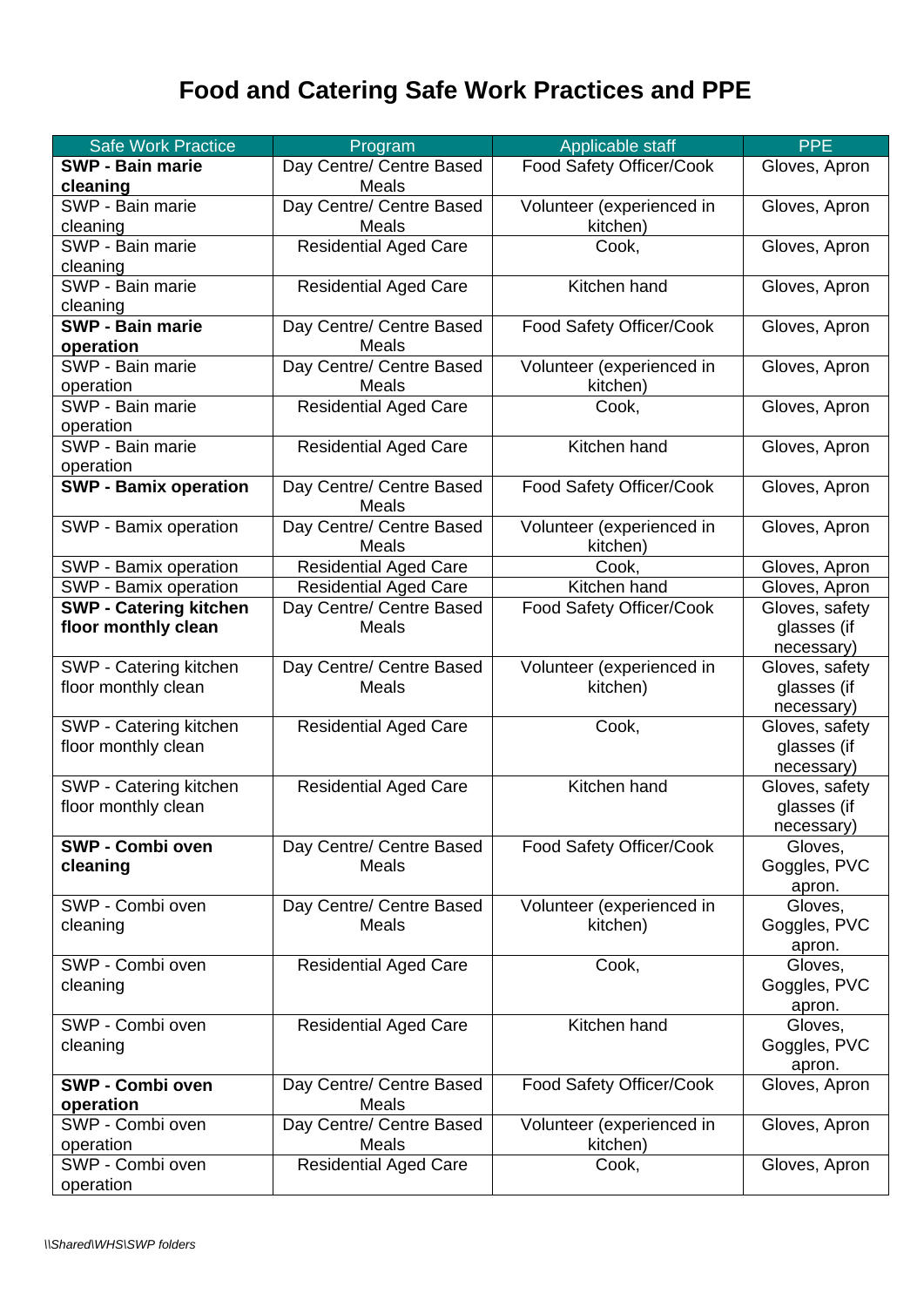| <b>Safe Work Practice</b>                        | Program                                  | Applicable staff                      | <b>PPE</b>                        |
|--------------------------------------------------|------------------------------------------|---------------------------------------|-----------------------------------|
| SWP - Combi oven                                 | <b>Residential Aged Care</b>             | Kitchen hand                          | Gloves, Apron                     |
| operation                                        |                                          |                                       |                                   |
| <b>SWP - Conventional</b>                        | Day Centre/ Centre Based                 | Food Safety Officer/Cook              | Gloves                            |
| oven                                             | Meals                                    |                                       |                                   |
| SWP - Conventional oven                          | Day Centre/ Centre Based<br><b>Meals</b> | Volunteer (experienced in<br>kitchen) | Gloves                            |
| SWP - Conventional oven                          | Home Care Packages                       | <b>Community Care Assistant</b>       | Gloves                            |
| SWP - Conventional oven                          | Home Support<br>Program/NDIS             | <b>Community Care Assistant</b>       | Gloves                            |
| SWP - Conventional oven                          | <b>Residential Aged Care</b>             | Cook,                                 | Gloves                            |
| SWP - Conventional oven                          | <b>Residential Aged Care</b>             | Kitchen hand                          | Gloves                            |
| <b>SWP-Cooking</b>                               | Day Centre/ Centre Based<br>Meals        | Food Safety Officer/Cook              | Gloves, Apron                     |
| SWP-Cooking                                      | Day Centre/ Centre Based<br>Meals        | Volunteer (experienced in<br>kitchen) | Gloves, Apron                     |
| SWP-Cooking                                      | Home Care Packages                       | <b>Community Care Assistant</b>       | Gloves, Apron                     |
| SWP - Cooking                                    | Home Support<br>Program/NDIS             | <b>Community Care Assistant</b>       | Gloves, Apron                     |
| SWP-Cooking                                      | <b>Residential Aged Care</b>             | Cook,                                 | Gloves, Apron                     |
| SWP-Cooking                                      | <b>Residential Aged Care</b>             | Kitchen hand                          | Gloves, Apron                     |
| <b>SWP - Dishwasher</b><br>(commercial)          | Day Centre/ Centre Based<br>Meals        | Food Safety Officer/Cook              | Gloves,<br>Goggles, PVC<br>apron. |
| SWP - Dishwasher                                 | Day Centre/ Centre Based                 | Volunteer (experienced in             | Gloves,                           |
| (commercial)                                     | <b>Meals</b>                             | kitchen)                              | Goggles, PVC<br>apron.            |
| SWP - Dishwasher                                 | <b>Residential Aged Care</b>             | Cook,                                 | Gloves,                           |
| (commercial)                                     |                                          |                                       | Goggles, PVC<br>apron.            |
| SWP - Dishwasher<br>(commercial)                 | <b>Residential Aged Care</b>             | Kitchen hand                          | Gloves,<br>Goggles, PVC<br>apron. |
| <b>SWP-Knives</b>                                | Day Centre/ Centre Based<br>Meals        | Food Safety Officer/Cook              | None identified                   |
| SWP - Knives                                     | Day Centre/ Centre Based<br>Meals        | Volunteer (experienced in<br>kitchen) | None identified                   |
| SWP - Knives                                     | Home Care Packages                       | <b>Community Care Assistant</b>       | None identified                   |
| SWP - Knives                                     | Home Support<br>Program/NDIS             | <b>Community Care Assistant</b>       | None identified                   |
| SWP - Knives                                     | <b>Residential Aged Care</b>             | Cook,                                 | None identified                   |
| SWP - Knives                                     | <b>Residential Aged Care</b>             | Kitchen hand                          | None identified                   |
| <b>SWP - Microwave oven</b><br>operation         | Day Centre/ Centre Based<br>Meals        | Food Safety Officer/Cook              | None identified                   |
| SWP - Microwave oven<br>operation                | Day Centre/ Centre Based<br>Meals        | Volunteer (experienced in<br>kitchen) | None identified                   |
| SWP - Microwave oven<br>operation                | Home Care Packages                       | <b>Community Care Assistant</b>       | None identified                   |
| SWP - Microwave oven<br>operation                | Home Support<br>Program/NDIS             | <b>Community Care Assistant</b>       | None identified                   |
| SWP - Microwave oven                             | <b>Residential Aged Care</b>             | Cook,                                 | None identified                   |
| operation<br>SWP - Microwave oven                | <b>Residential Aged Care</b>             | Kitchen hand                          | None identified                   |
| operation                                        |                                          |                                       |                                   |
| <b>SWP - Portable</b><br>fridge/freezer handling | Day Centre                               | <b>Food Safety Officer</b>            | Gloves, Trolley                   |
|                                                  |                                          |                                       |                                   |